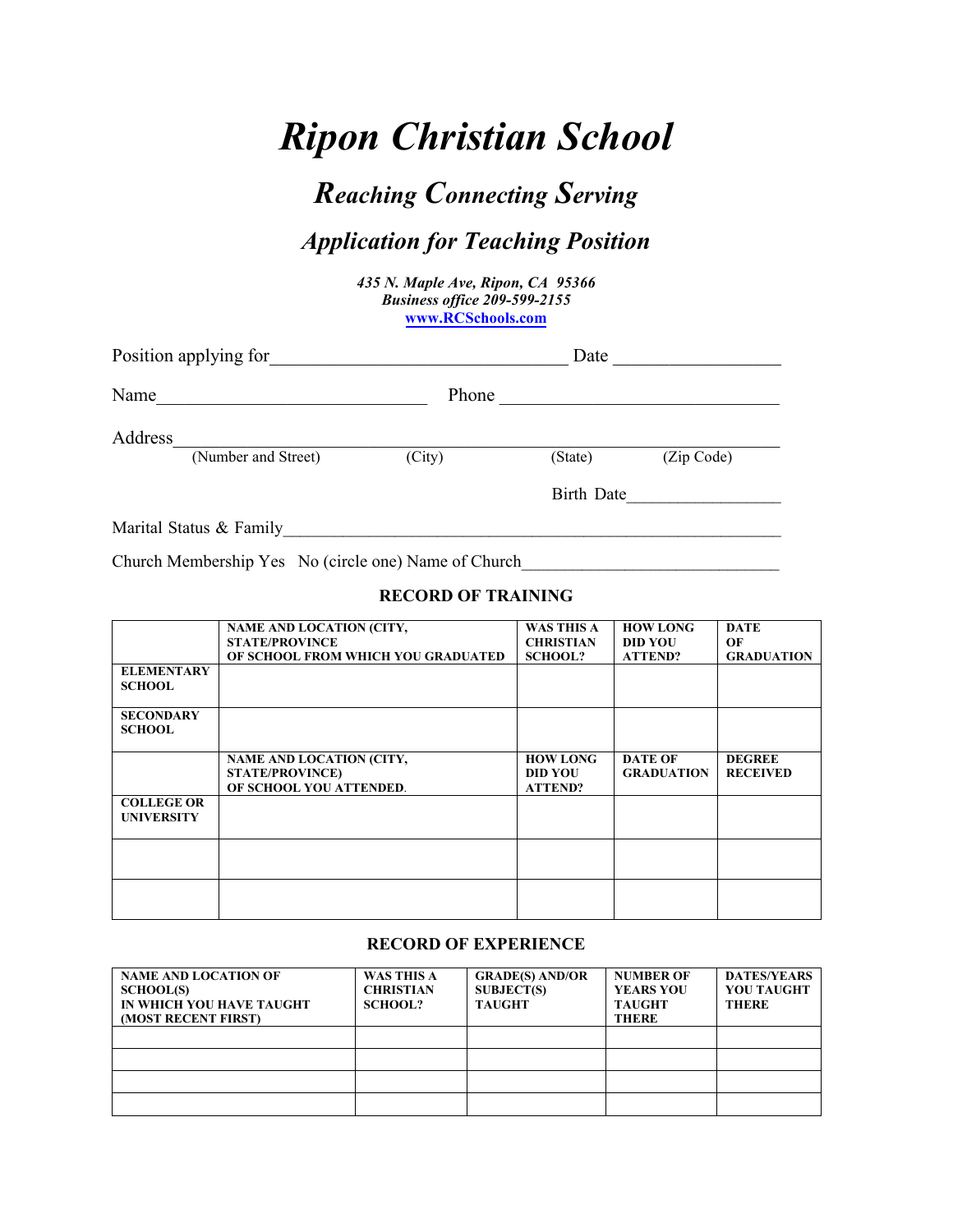#### **REFERENCES**

#### **Professional**

| Name | Occupation | Capacity in which they know you |
|------|------------|---------------------------------|
|      |            |                                 |
|      |            |                                 |

#### **Character (one should be your pastor)**

**Do you hold a teaching credential?**

**Valid in what state\_\_\_\_\_\_\_\_\_\_\_\_\_\_\_\_\_\_\_\_\_\_\_\_\_\_\_\_\_\_\_\_\_\_\_\_\_\_\_\_\_\_\_\_\_\_\_\_\_\_\_\_\_\_\_**

**Granted (date)\_\_\_\_\_\_\_\_\_\_\_\_\_\_\_\_\_\_\_\_\_\_\_\_\_\_\_\_\_\_\_\_\_\_\_\_\_\_\_\_\_\_\_\_\_\_\_\_\_\_\_\_\_\_\_\_\_\_** 

**Expires** 

**If you do not presently hold a teaching credential, what course or courses do you lack? List.**

When would be the earliest you would complete these requirements?\_\_\_\_\_\_\_\_\_\_\_\_\_\_\_\_

**What was your college major?\_\_\_\_\_\_\_\_\_\_\_\_\_\_\_\_\_\_\_\_\_\_\_\_\_\_\_\_\_\_\_\_\_\_\_\_\_\_\_\_\_\_\_\_\_\_\_\_\_\_\_**

**List the courses in your major field below and the final grade you received in them.**

| $\sim$ |  |
|--------|--|
|        |  |
|        |  |
|        |  |
|        |  |

What was your college minor?

**List the courses in your minor field below and the final grade you received in them.**

| the contract of the contract of the contract of the contract of the contract of the contract of |  |
|-------------------------------------------------------------------------------------------------|--|
| the contract of the contract of the contract of                                                 |  |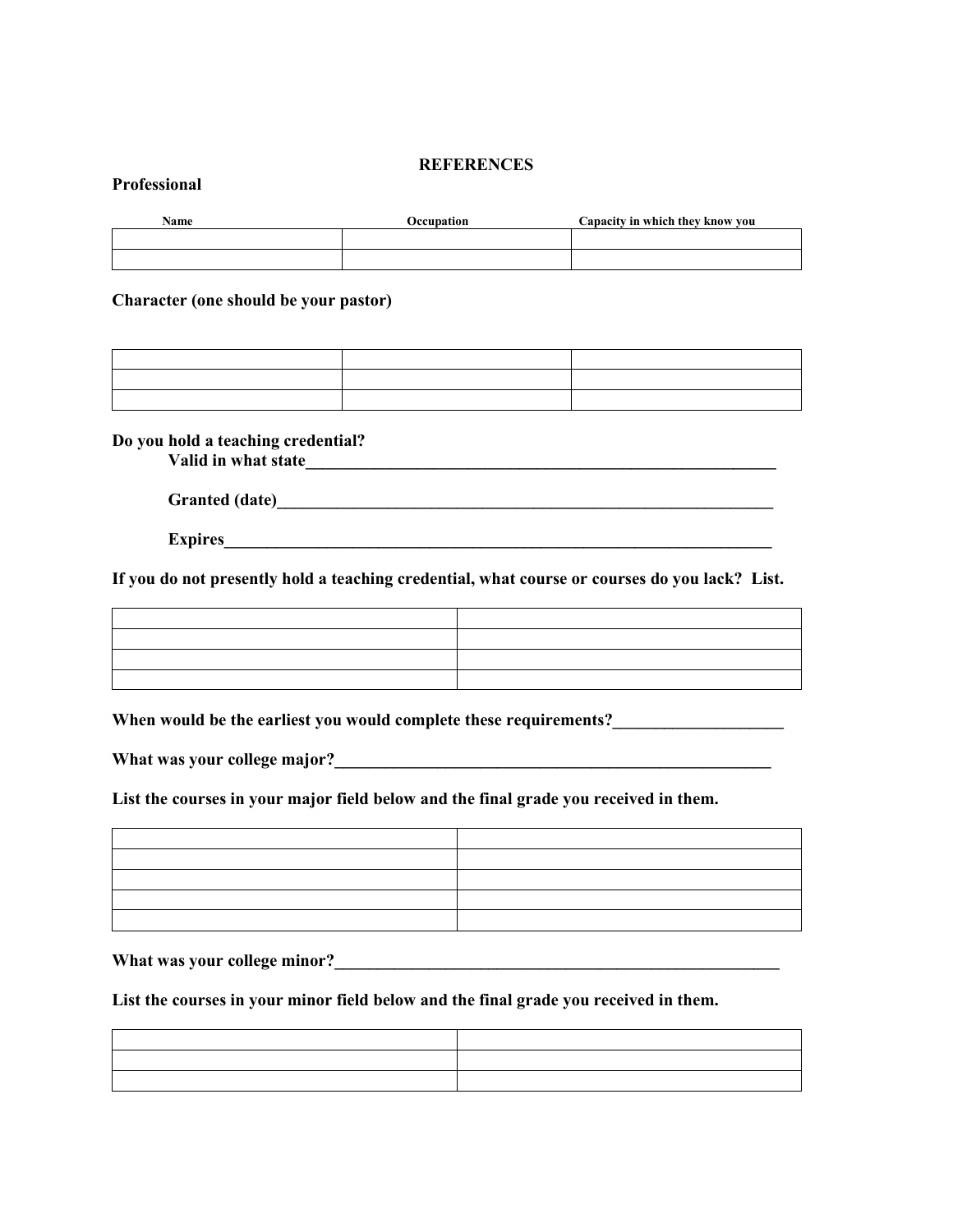**List below all the post-graduate courses you have taken in the last 3 years and the grades you received.**

<u> 1989 - Johann Stoff, amerikansk politiker (\* 1908)</u>

<u> 1989 - Johann Stoff, amerikansk politiker (\* 1908)</u>

<u> 1989 - Johann Stoff, amerikansk politiker (\* 1908)</u>

**If you have been teaching, why are you seeking change from your current position?**

**In a paragraph please state what you feel are your greatest strengths as a teacher?**

**Are you willing to assist in sponsoring extra-curricular activities?\_\_\_\_\_\_\_\_\_\_\_\_\_\_\_\_\_\_\_\_\_\_** 

**If yes, in what special areas are you interested and feel competent? (Please list in order of preference.)**

<u> 1980 - Johann Barbara, martin amerikan basar dan berasal dalam basa dalam basar dalam basar dalam basar dala</u>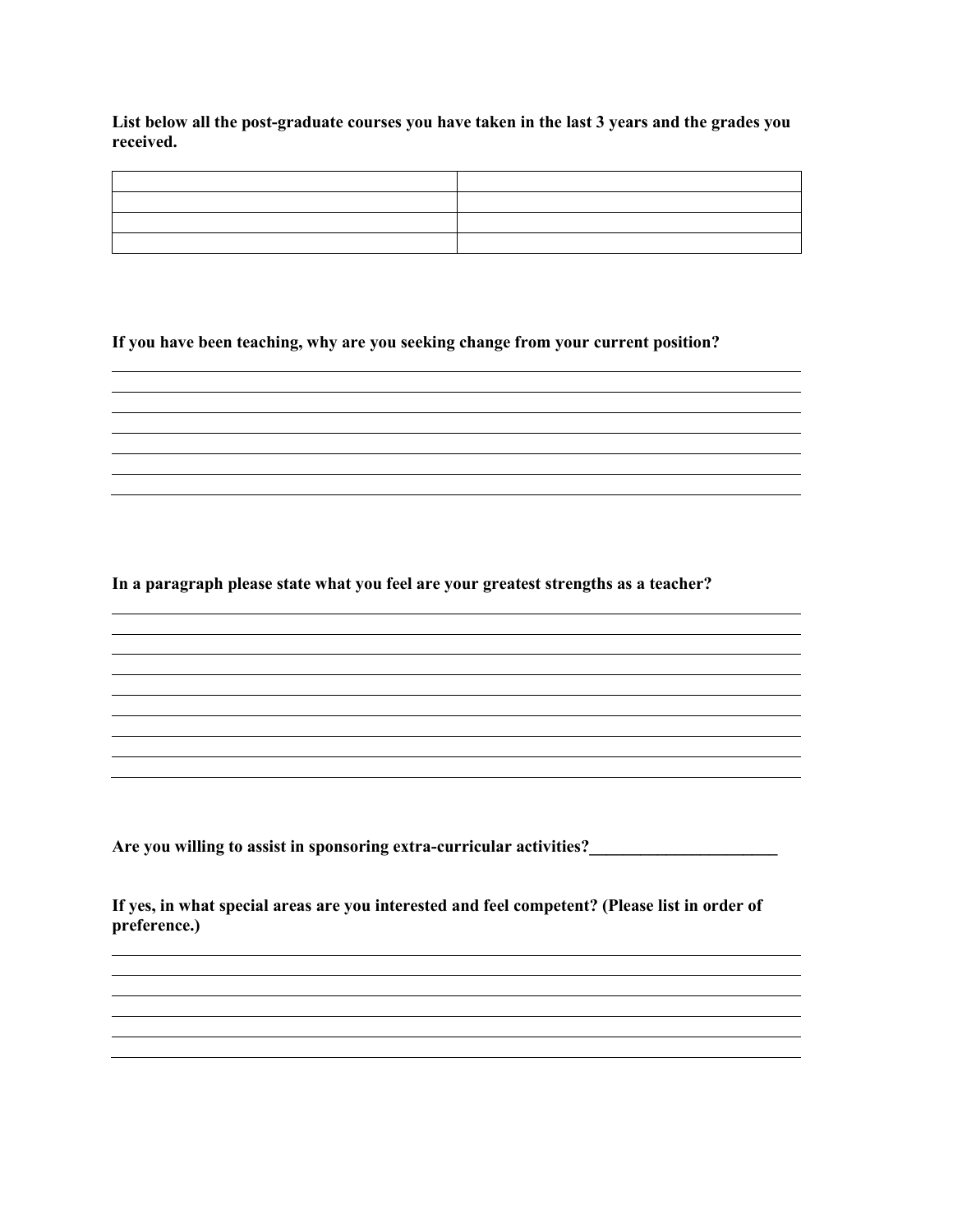**In a paragraph or two, describe your own personal relationship with and commitment to the Lord Jesus Christ.**

**In a paragraph or two, explain how you would go about making your teaching distinctively Christian.**

**Signature \_\_\_\_\_\_\_\_\_\_\_\_\_\_\_\_\_\_\_\_\_\_\_\_\_\_\_\_\_** 

**Email or mail the completed application to the attention of -**

**Eric Segaar, Superintendent**

**435 W. Maple Ave. Ripon, CA 95366**

**Business office 209-599-2155**